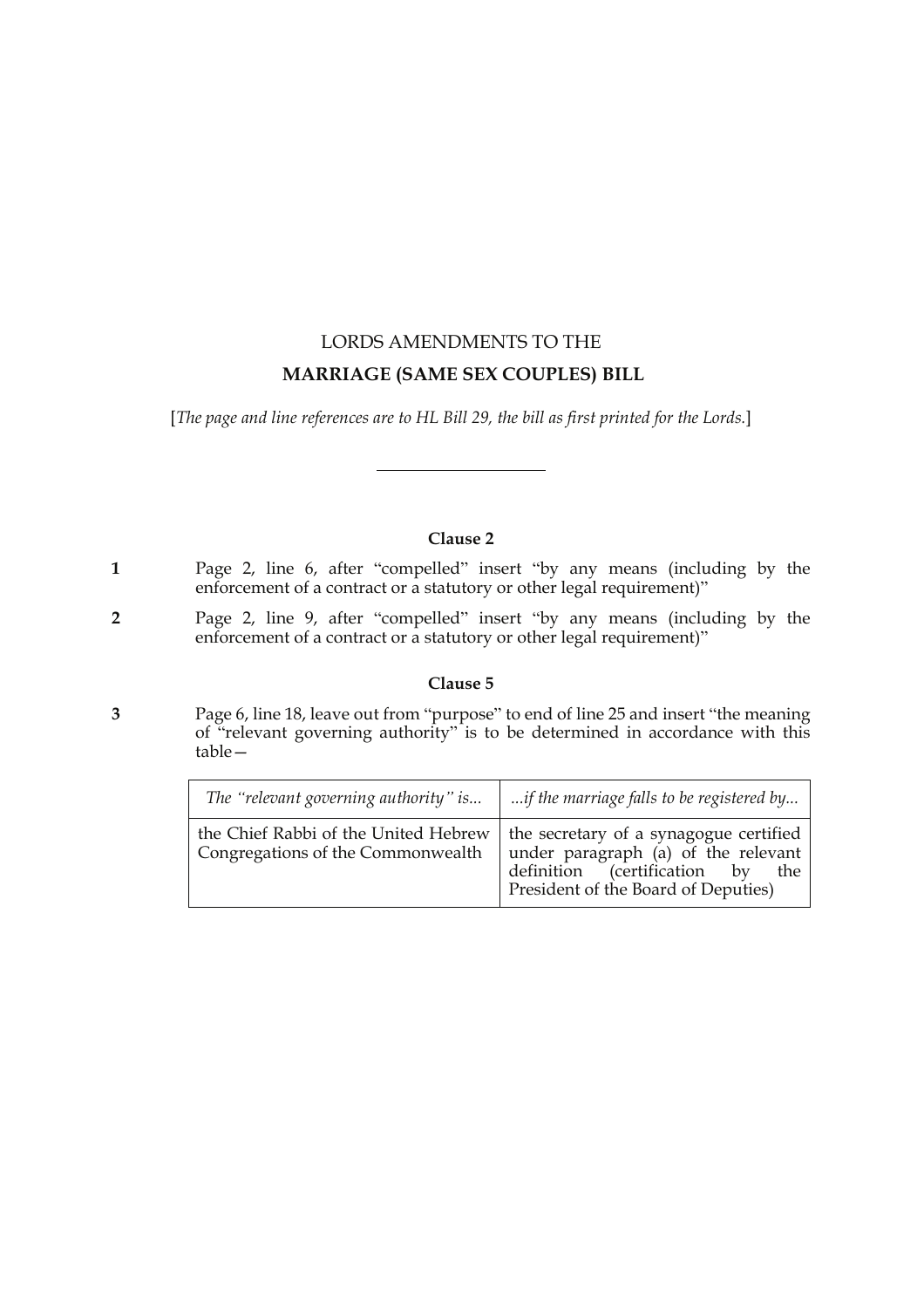| The "relevant governing authority" is                                                                                                                                                                                                                                  | if the marriage falls to be registered by                                                                                                                                                                                                                                                                                                                                                                                                                                                        |
|------------------------------------------------------------------------------------------------------------------------------------------------------------------------------------------------------------------------------------------------------------------------|--------------------------------------------------------------------------------------------------------------------------------------------------------------------------------------------------------------------------------------------------------------------------------------------------------------------------------------------------------------------------------------------------------------------------------------------------------------------------------------------------|
| the person or persons duly recognised<br>by the members of -<br>(i) the West London Synagogue of<br>West London<br>British Jews ("the<br>Synagogue"), and<br>(ii) the other synagogues that are<br>constituents of or affiliated to the<br>Movement for Reform Judaism | -either the secretary of the West<br>London Synagogue, as certified under<br>paragraph<br>$(b)$ of<br>the<br>relevant<br>definition<br>the<br>secretary<br>of<br>another<br>$-$ or<br>synagogue in a case where:<br>(i) the secretary is certified under<br>(d)<br>of<br>the<br>paragraph<br>relevant<br>definition by the secretary of the West<br>London Synagogue, and<br>(ii) the synagogue is one of those<br>which are constituents of or affiliated<br>to the Movement for Reform Judaism |
| the person or persons duly recognised<br>by the members of -<br>(i) the Liberal Jewish Synagogue, St.<br>John's Wood ("the St. John's Wood<br>Synagogue"), and<br>(ii) the other synagogues that are<br>constituents of or affiliated to Liberal<br>Judaism            | -either the secretary of the St. John's<br>Wood Synagogue, as certified under<br>paragraph (c) of the relevant definition<br>of<br>$-$ or<br>the<br>secretary<br>another<br>synagogue in a case where:<br>(i) the secretary is certified under<br>(d)<br>of the<br>paragraph<br>relevant<br>definition by the secretary of the St.<br>John's Wood Synagogue, and<br>(ii) the synagogue is one of those<br>which are constituents of or affiliated<br>to Liberal Judaism                          |
| the person or persons duly recognised<br>by the members of the synagogue by<br>whose secretary the marriage falls to<br>be registered                                                                                                                                  | the secretary of a synagogue certified<br>under paragraph (d) of the relevant<br>definition<br><i>(certification</i> )<br>by<br>the<br>secretary of the West<br>London<br>Synagogue or the secretary of the St.<br>John's Wood Synagogue) in a case<br>where the synagogue is not one of<br>those which are constituents of or<br>affiliated to:<br>(i) the Movement for Reform Judaism,<br>or<br>(ii) Liberal Judaism                                                                           |

In that table—

- (a) "relevant definition" means the definition of "secretary of a synagogue" in section 67;
- (b) a reference to a person or persons being duly recognised is a reference to the person or persons being recognised for the purpose of giving consent for the purposes of this section."

# **Clause 9**

- **4** Page 9, line 13, leave out "Registrar General" and insert "Secretary of State"
- **5** Page 9, line 33, leave out from beginning to "provision" in line 37
- **6** Page 9, line 44, leave out "(e) or"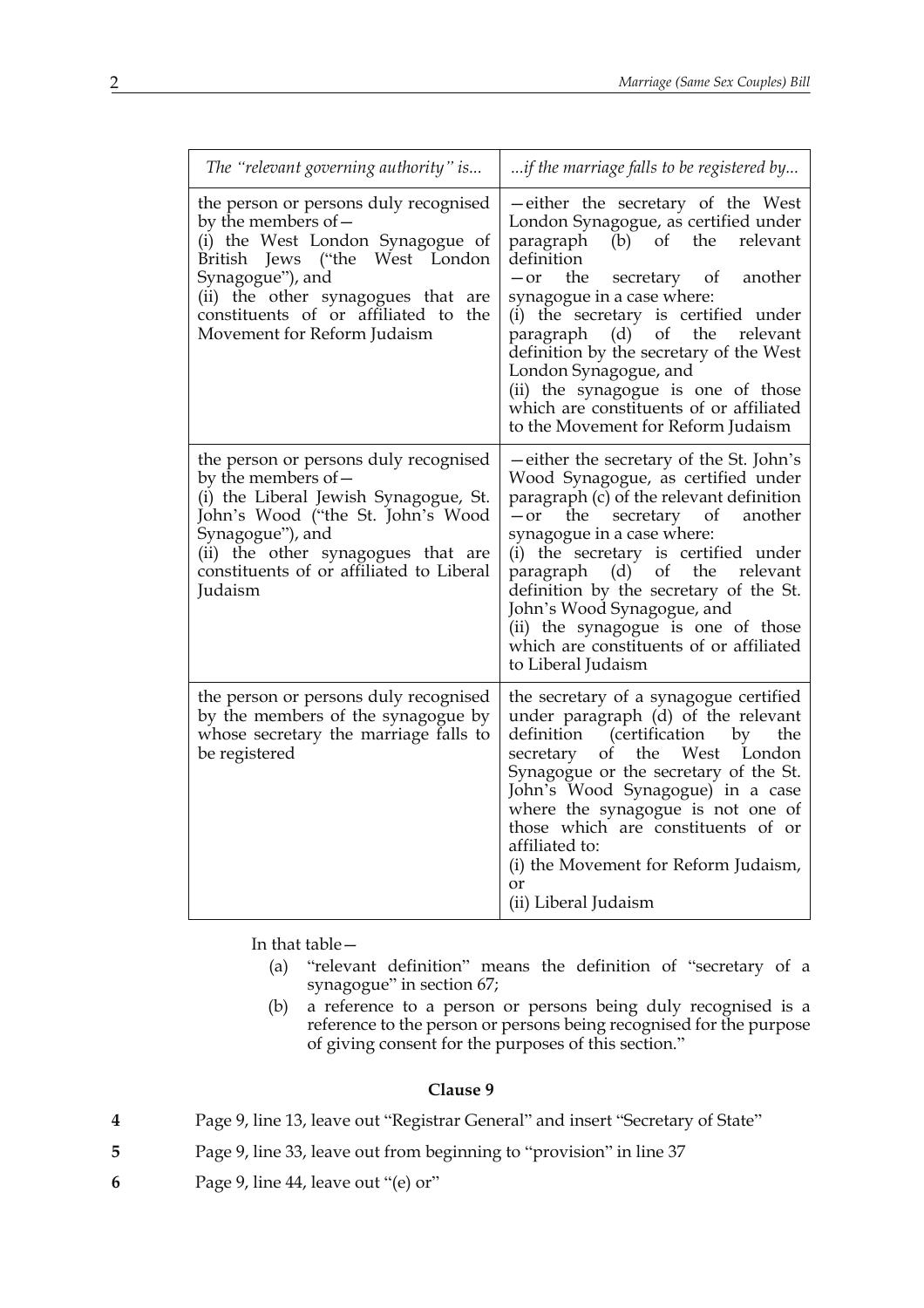- **7** Page 10, line 1, leave out "(e) or"
- **8** Page 10, line 7, leave out subsection (6)

### **Clause 11**

- **9** Page 11, line 9, at end insert—
	- "(4A) For provision about limitations on the effects of subsections (1) and (2) and Schedule 3, see Part 7 of Schedule 4."

#### **After Clause 13**

**10** Insert the following new Clause—

#### **"Marriage according to the usages of belief organisations**

- (1) The Secretary of State must arrange for a review of  $-$ 
	- (a) whether an order under subsection (4) should be made permitting marriages according to the usages of belief organisations to be solemnized on the authority of certificates of a superintendent registrar, and
	- (b) if so, what provision should be included in the order.
- (2) The arrangements made by the Secretary of State under subsection (1) must provide for the review to include a full public consultation.
- (3) The Secretary of State must arrange for a report on the outcome of the review to be produced and published before 1 January 2015.
- (4) The Secretary of State may by order make provision for and in connection with permitting marriages according to the usages of belief organisations to be solemnized on the authority of certificates of a superintendent registrar.
- (5) An order under subsection (4) may—
	- (a) amend any England and Wales legislation;
	- (b) make provision for the charging of fees.
- (6) An order under subsection (4) must provide that no religious service may be used at a marriage which is solemnized in pursuance of the order.
- (7) In this section "belief organisation" means an organisation whose principal or sole purpose is the advancement of a system of non-religious beliefs which relate to morality or ethics."

### **After Clause 14**

**11** Insert the following new Clause -

#### **"Survivor benefits under occupational pension schemes**

- (1) The Secretary of State must arrange for a review of the following matters relating to occupational pension schemes—
	- (a) relevant differences in survivor benefits;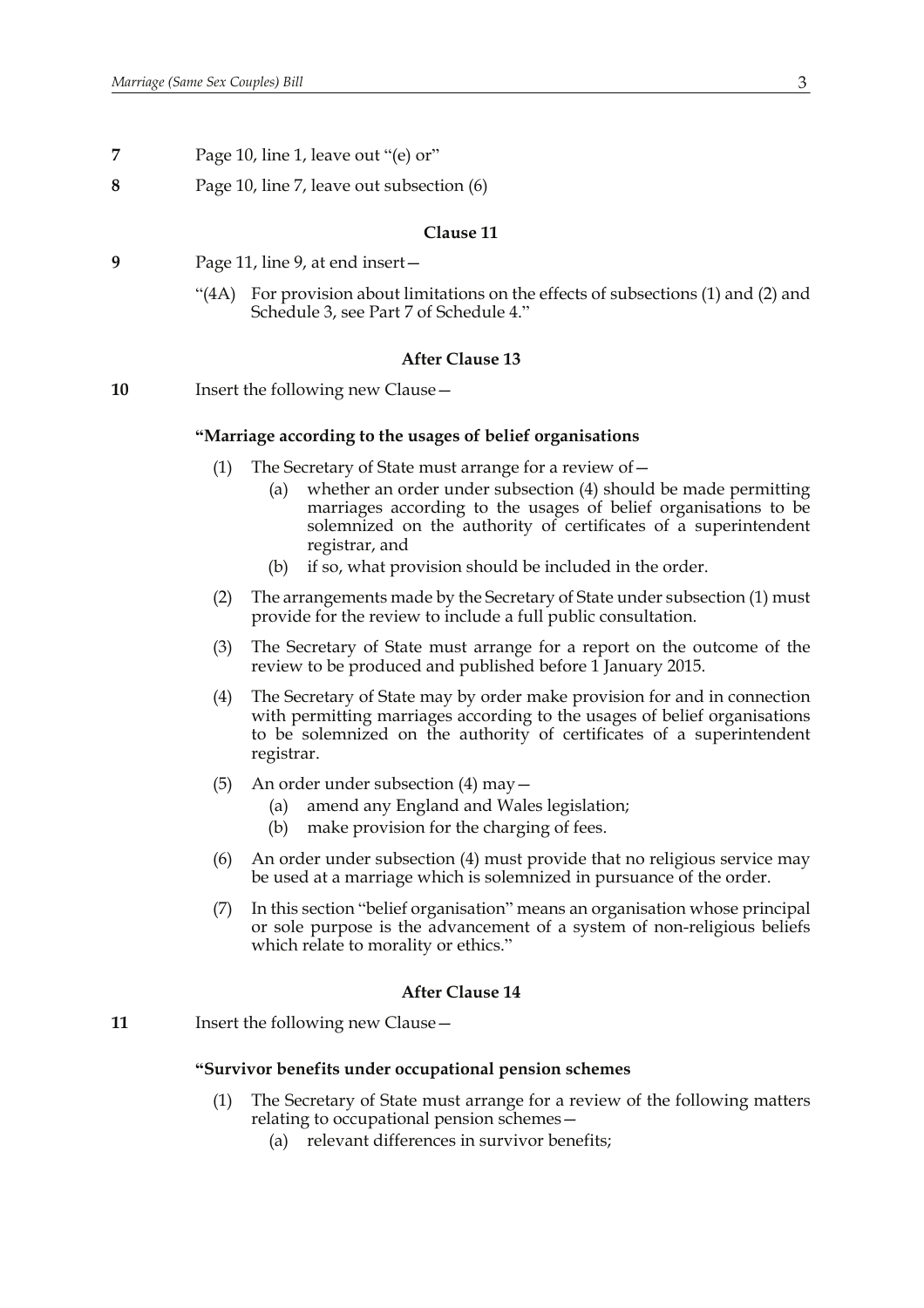- (b) the costs, and other effects, of securing that relevant differences in survivor benefits are eliminated by the equalisation of survivor benefits.
- (2) For the purposes of this section, each of the following are relevant differences in survivor benefits—
	- (a) differences between—
		- (i) same sex survivor benefits, and
		- (ii) opposite sex survivor benefits provided to widows;
	- (b) differences between—
		- (i) same sex survivor benefits, and
		- (ii) opposite sex survivor benefits provided to widowers;
	- (c) differences between—
		- (i) opposite sex survivor benefits provided to widows, and
		- (ii) opposite sex survivor benefits provided to widowers.
- (3) The review must, in particular, consider these issues—
	- (a) the extent to which same sex survivor benefits are provided in reliance on paragraph 18 of Schedule 9 to the Equality Act 2010;
	- (b) the extent to which—
		- (i) same sex survivor benefits, and
		- (ii) opposite sex survivor benefits,

are calculated by reference to different periods of pensionable service.

- (4) The arrangements made by the Secretary of State must provide for the person or persons conducting the review to consult such other persons as the Secretary of State considers appropriate.
- (5) The Secretary of State must arrange for a report on the outcome of the review to be produced and published before 1 July 2014.
- (6) If the Secretary of State, having considered the outcome of the review, thinks that the law of England and Wales and Scotland should be changed for the purpose of eliminating or reducing relevant differences in survivor benefits, the Secretary of State may, by order, make such provision as the Secretary of State considers appropriate for that purpose.
- (7) An order under subsection (6) may amend—
	- (a) England and Wales legislation;
	- (b) Scottish legislation.
- (8) In this section—
	- "occupational pension scheme" has the same meaning as in the Pension Schemes Act 1993 (see section 1 of that Act);
	- "opposite sex survivor benefits" means survivor benefits provided to surviving spouses of marriages of opposite sex couples;
	- "same sex survivor benefits" means survivor benefits provided to—
		- (a) surviving civil partners, and
		- (b) surviving spouses of marriages of same sex couples;
	- "survivor benefits" means survivor benefits provided under occupational pension schemes."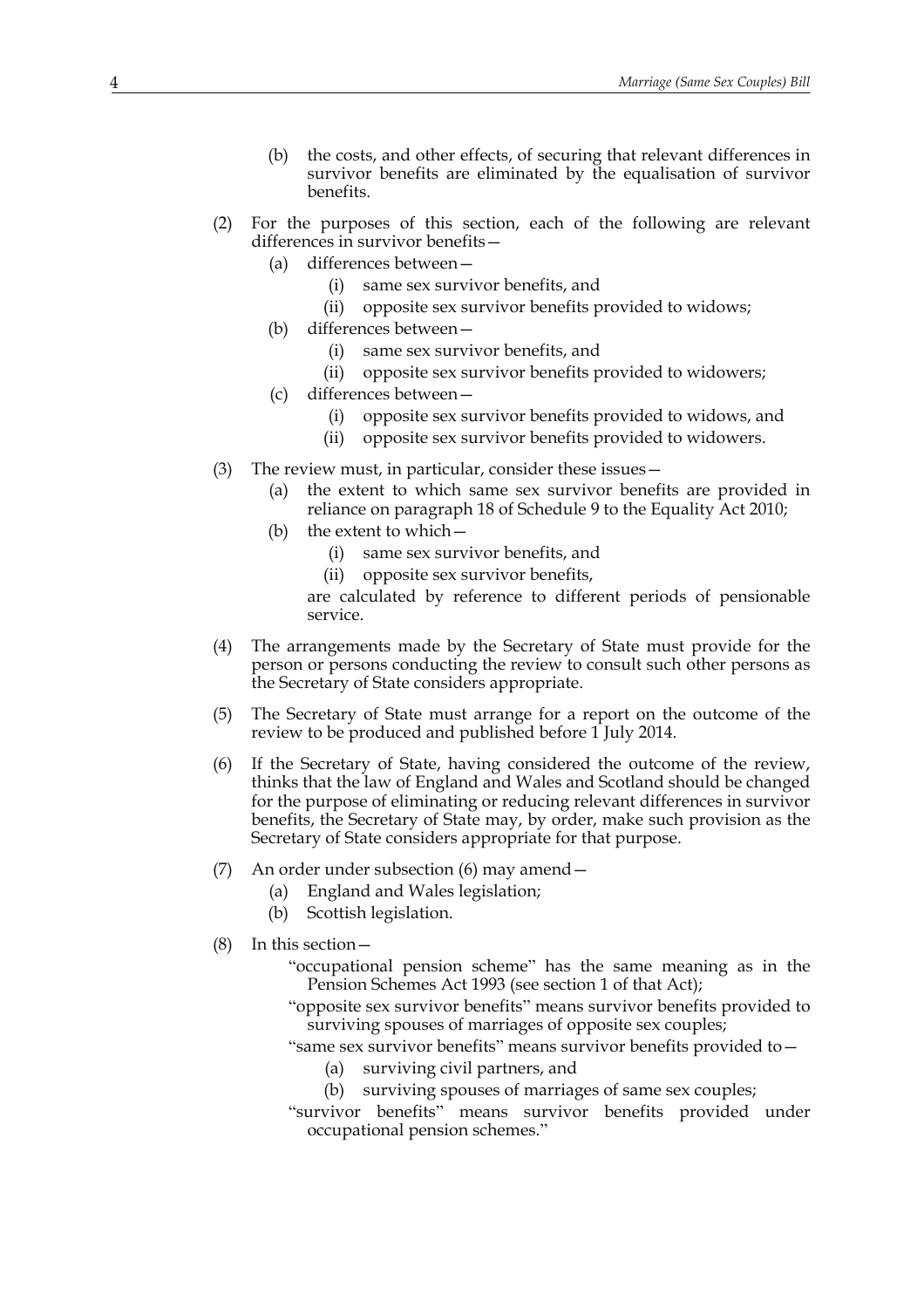# **Clause 16**

| 12 | Page 12, line 25, leave out "or Registrar General"                                                                                                                                                                                                                                                                                                                                                                                                                                      |  |
|----|-----------------------------------------------------------------------------------------------------------------------------------------------------------------------------------------------------------------------------------------------------------------------------------------------------------------------------------------------------------------------------------------------------------------------------------------------------------------------------------------|--|
| 13 | Page 12, line 28, after "made" insert "by the Secretary of State or Lord Chancellor"                                                                                                                                                                                                                                                                                                                                                                                                    |  |
| 14 | Page 12, line 31, at end insert-<br>the first regulations under section 9(1);<br>"(aa)<br>the first regulations under section 9(2);"<br>(ab)                                                                                                                                                                                                                                                                                                                                            |  |
| 15 | Page 12, line 31, at end insert-<br>an order under section (Marriage according to the usages of belief<br>``()<br>organisations);"                                                                                                                                                                                                                                                                                                                                                      |  |
| 16 | Page 12, line 31, at end insert-<br>an order under section (Survivor benefits under occupational pension<br>``()<br>schemes);"                                                                                                                                                                                                                                                                                                                                                          |  |
| 17 | Page 12, line 33, leave out from "2" to end of line 34                                                                                                                                                                                                                                                                                                                                                                                                                                  |  |
| 18 | Page 12, line 34, at end insert-<br>an order under paragraph 2 of Schedule 2;<br>" $(d)$<br>an order under paragraph 27 of Schedule 4."<br>(e)                                                                                                                                                                                                                                                                                                                                          |  |
| 19 | Page 12, line 34, at end insert-<br>an order under paragraph 9(4) of Schedule 6."<br>" $(f)$                                                                                                                                                                                                                                                                                                                                                                                            |  |
| 20 | Page 12, line 35, after "legislation" insert "made by the Secretary of State or Lord<br>Chancellor"                                                                                                                                                                                                                                                                                                                                                                                     |  |
| 21 | Page 12, line 36, at end insert-<br>"(za) regulations under section 9(1) (except for the first such regulations);<br>regulations under section 9(2) (except for the first such<br>(zb)<br>regulations);"                                                                                                                                                                                                                                                                                |  |
| 22 | Page 12, line 37, leave out paragraph (a)                                                                                                                                                                                                                                                                                                                                                                                                                                               |  |
| 23 | Page 12, line 40, leave out paragraphs (c) to (e)                                                                                                                                                                                                                                                                                                                                                                                                                                       |  |
| 24 | Page 13, line 5, at end insert-                                                                                                                                                                                                                                                                                                                                                                                                                                                         |  |
|    | "(4A) The provision that the Secretary of State may make in any relevant<br>instrument includes provision enabling the Registrar General to make<br>regulations by statutory instrument (with or without the consent of a<br>minister of the Crown).                                                                                                                                                                                                                                    |  |
|    | (4B)<br>But the Secretary of State –<br>may not make enabling provision which gives the Registrar<br>(a)<br>General power to require a fee to be paid or power to set the amount<br>of a fee; and<br>(b)<br>may not make other enabling provision unless the Secretary of State<br>is satisfied that the provision is necessary in connection with<br>administrative matters relating to functions of the Registrar<br>General or functions of superintendent registrars or registrars. |  |
|    | Regulations made by the Registrar General under any enabling provision<br>(4C)<br>are subject to annulment in pursuance of a resolution of either House of<br>Parliament.                                                                                                                                                                                                                                                                                                               |  |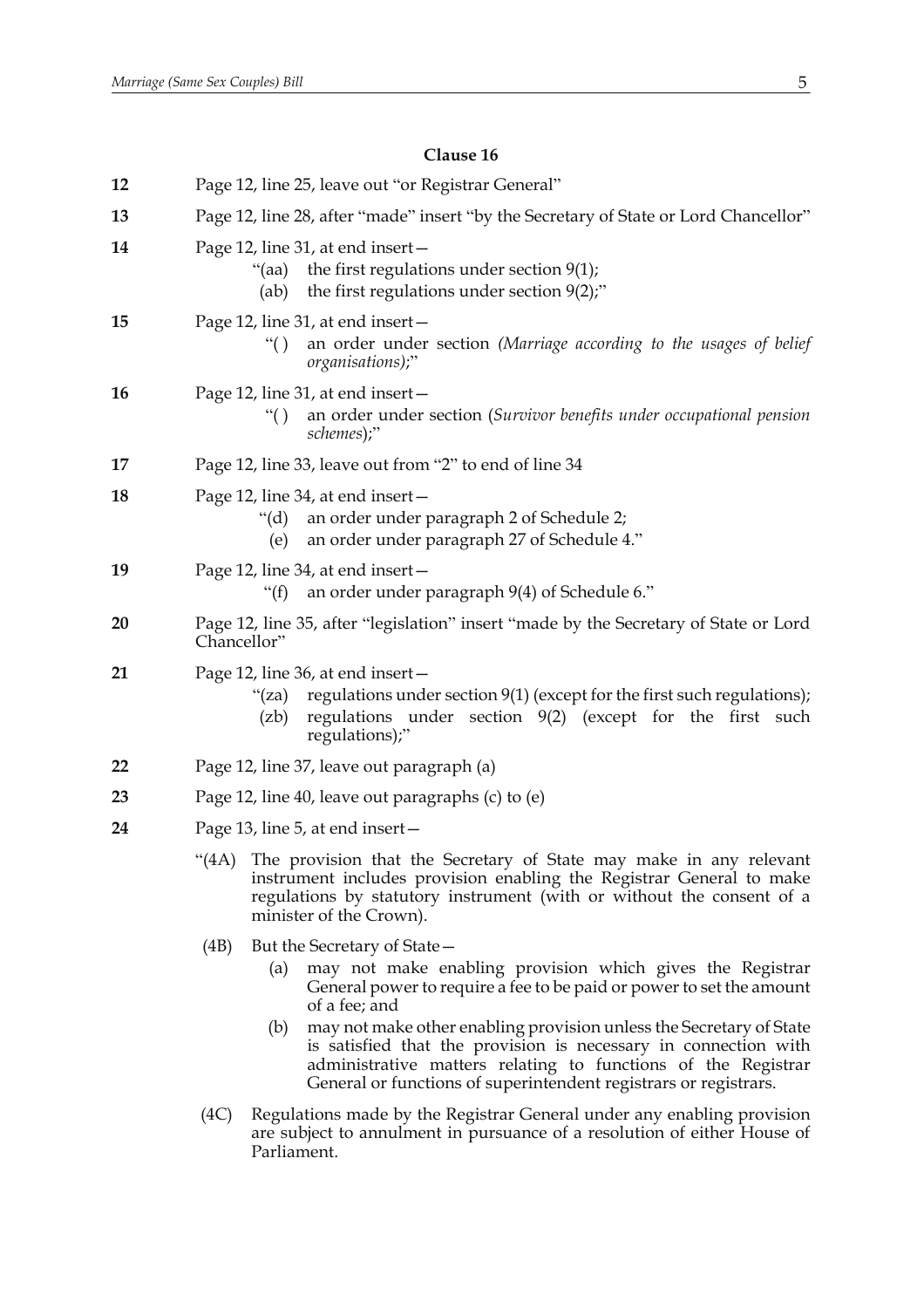- (4D) But that is subject to any provision in a relevant instrument about the kind of Parliamentary scrutiny, if any, to which the regulations are to be subject.
- (4E) In subsections (4A) to  $(4D)$  –

"enabling provision" means provision made under subsection (4A) enabling the Registrar General to make regulations;

"relevant instrument" means—

- (a) regulations under section 9(1) or (2), or
- (b) an order under section (*Marriage according to the usages of belief organisations*)(4)."

#### **Clause 17**

**25** Page 14, line 14, at end insert— ""superintendent registrar" means a superintendent registrar of births, deaths and marriages."

#### **Clause 18**

- **26** Page 14, line 21, leave out "section" and insert "sections *(Marriage according to the usages of belief organisations)* and"
- **27** Page 14, line 25, leave out "section 14" and insert "sections *(Marriage according to the usages of belief organisations)* to (*Survivor benefits under occupational pension schemes*)"
- **28** Page 14, line 25, at end insert "and paragraphs 4, 5, 10 and 11 of Schedule 6"
- **29** Page 14, line 27, leave out from "(3)" to end and insert "do not apply to an amendment or repeal or revocation made by this Act"
- **30** Page 14, line 29, at end insert—
	- "(5A) Subsection (5) is subject to subsections (6) to (8)."
- **31** Page 14, line 30, leave out "But"
- **32** Page 14, line 34, at end insert—
	- "(7) The repeal of the Foreign Marriage Act 1892 made by section 13(2) does not extend to Northern Ireland."
- **33** Page 14, line 34, at end insert—
	- "(8) Any amendment made by Part 2 of Schedule 5 does not extend to Northern Ireland."

#### **Clause 19**

**34** Page 14, line 37, after "14" insert "and (*Survivor benefits under occupational pension schemes*)"

### **Schedule 1**

- **35** Page 18, line 11, leave out from beginning to end of line 32 and insert—
	- "(1) The Secretary of State may by statutory instrument make regulations about the procedures to be followed and the fees payable—
		- (a) on registration applications;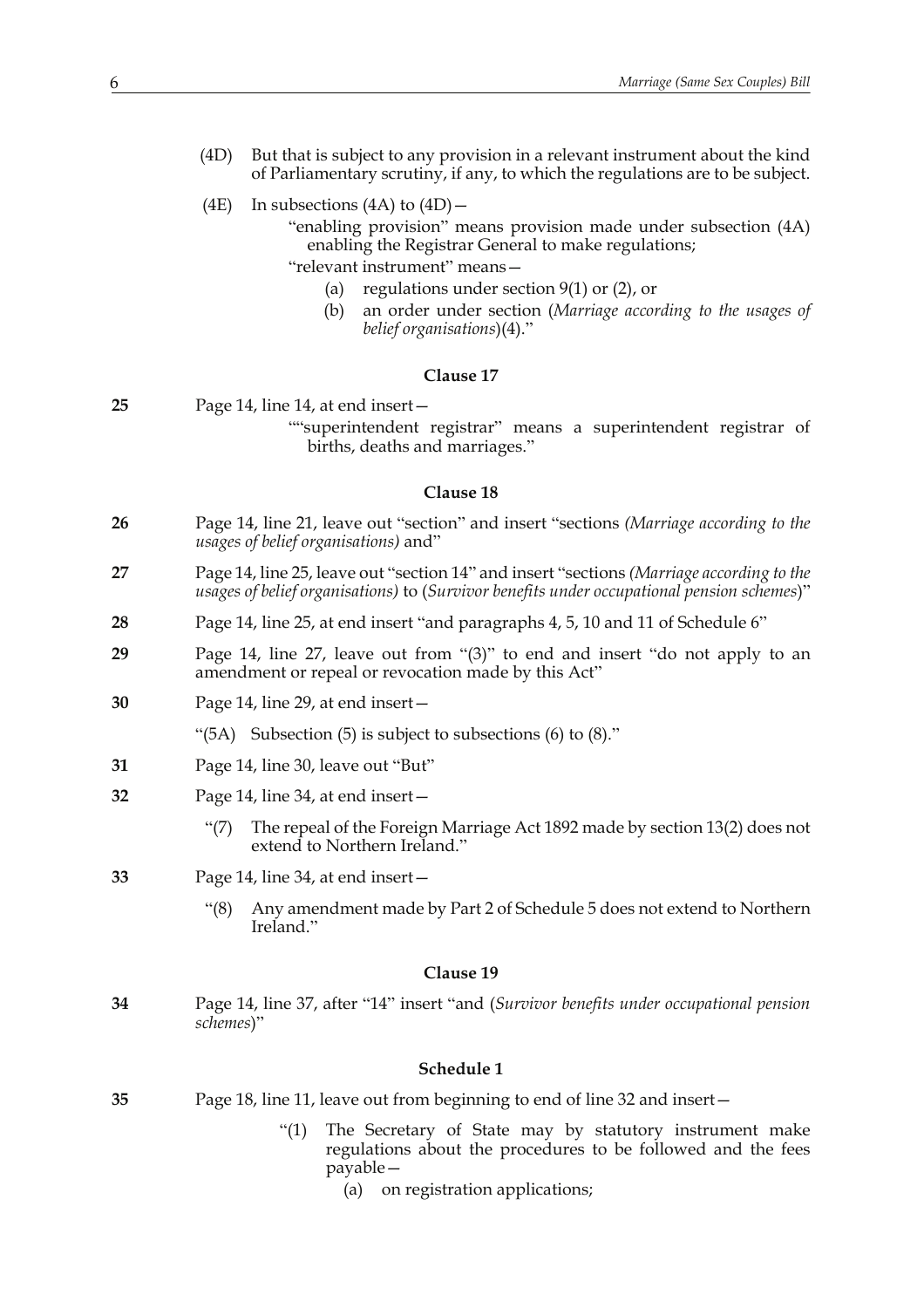- (b) in relation to section 43B authorisations;
- (c) on cancellation applications.
- (2) The Secretary of State may by statutory instrument make—
	- (a) regulations modifying the application of section 41 or 43 in relation to buildings that are already registered under section 43A;
	- (b) regulations about cases where a person makes applications under sections 41 and 43A, or gives or certifies authorisations under sections 43 and 43B, in respect of the same building at the same time (including provision modifying any requirement imposed by any of those sections or by regulations under subsection (1) of this section).
- (3) A statutory instrument containing regulations made under this section is subject to annulment in pursuance of a resolution of either House of Parliament.
- (4) In this section—
	- "cancellation application" means an application under section 43C for the cancellation of the registration of a building;
	- "registration application" means an application under section 43A for the registration of a building;
	- "section 43B authorisation" means the authorisation of a person under section 43B to be present at the solemnization of marriages in a building registered under section 43A.""
- **36** Page 20, line 14, leave out from "**shared**" to end of line 24 and insert "**places of worship: registration and cancellation**
	- (1) The Secretary of State may by statutory instrument make regulations about—
		- (a) registration applications relating to other shared places of worship;
		- (b) cancellation applications relating to other shared places of worship;
		- (c) the sharing churches' use of other shared places of worship (in cases where those places are registered under section 43A) for the solemnization of marriages of same sex couples.
	- (2) The provision that may be made under subsection  $(1)(a)$  or  $(b)$ includes provision about the procedures to be followed on registration applications or cancellation applications.
	- (3) In this section "other shared place of worship" means a shared building—
		- (a) which has been certified as required by law as a place of religious worship, but
		- (b) to which sections 44A and 44B do not apply because the building is neither—
			- (i) subject to a sharing agreement, nor
			- (ii) used as mentioned in section 6(4) of the 1969 Act."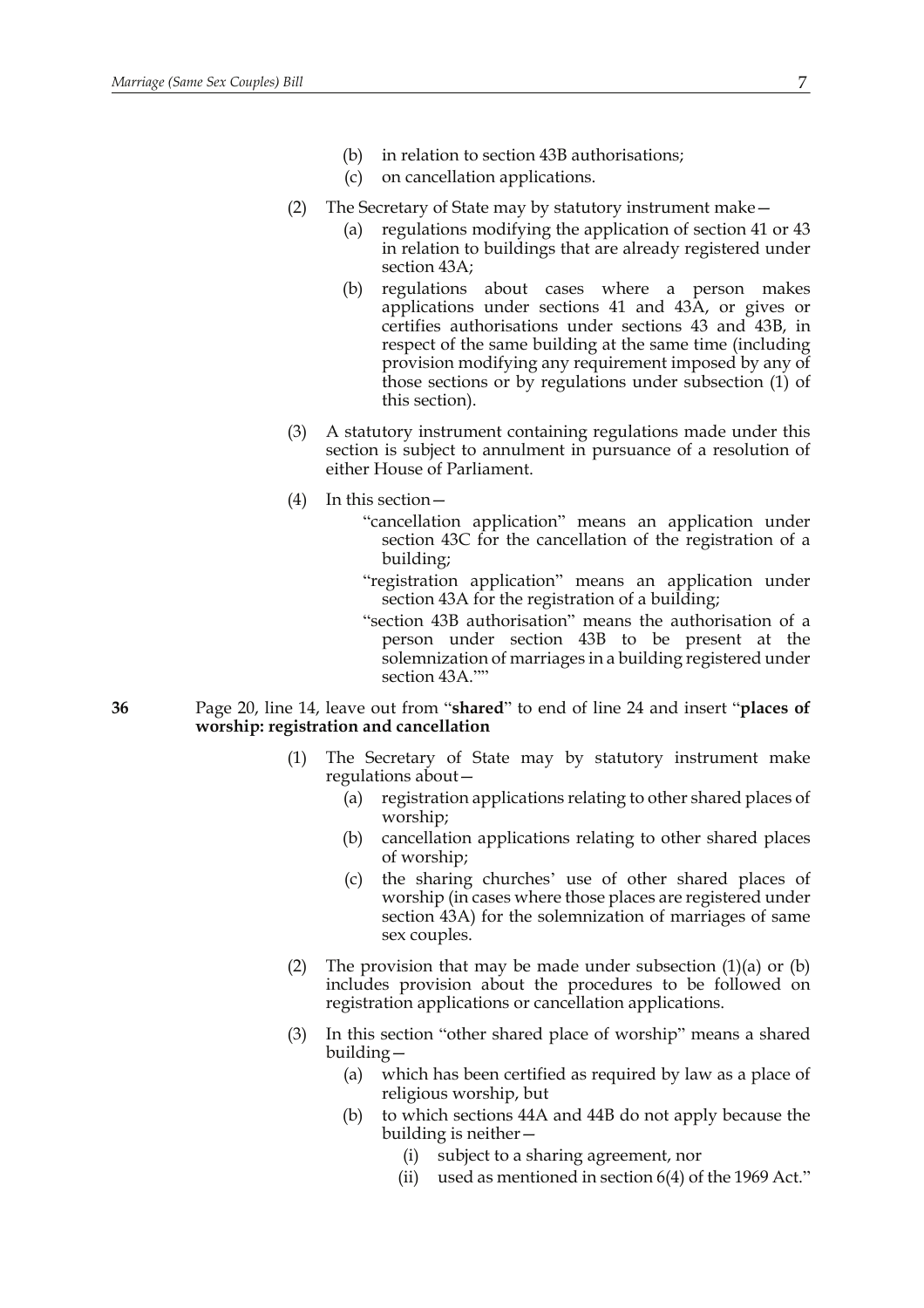# **Schedule 3**

**37** Page 25, line 23, leave out "Paragraphs 1 and 2 do" and insert "This Part of this Schedule does"

### **Schedule 4**

- **38** Page 28, line 13, leave out "as to the validity of a marriage" and insert "of validity"
- **39** Page 29, line 29, leave out "as to the validity of a marriage" and insert "of validity"
- **40** Page 30, line 34, at end insert—

### *"Interpretation*

- 6 In this Schedule "declaration of validity" means—
	- (a) a declaration as to the validity of a marriage,
	- (b) a declaration as to the subsistence of a marriage, or
	- (c) a declaration as to the validity of a divorce, annulment or judicial separation obtained outside England and Wales in respect of a marriage."

### **Schedule 5**

- **41** Page 39, line 4, after "with" insert "this Part of"
- **42** Page 39, line 15, leave out from "declaration" to end and insert "by the applicant's spouse that the spouse consents to the marriage continuing after the issue of a full gender recognition certificate ("a statutory declaration of consent")"
- **43** Page 45, line 7, leave out from "consent"" to end of line 13 and insert "has the meaning given by section  $3(6B)(a)$ ,""
- **44** Page 45, line 13, at end insert—

### "PART 2

### ALTERNATIVE GROUNDS FOR GRANTING APPLICATIONS FOR GENDER RECOGNITION **CERTIFICATES**

### *Introduction*

15 The Gender Recognition Act 2004 is amended in accordance with this Part of this Schedule.

### *Alternative grounds for granting applications*

- 16 Section 2 (determination of applications): after subsection (3) insert—
	- "(3A) This section does not apply to an application under section  $1(1)(a)$  which states that it is an application for a certificate to be granted in accordance with section 3A."
- 17 After section 3 insert—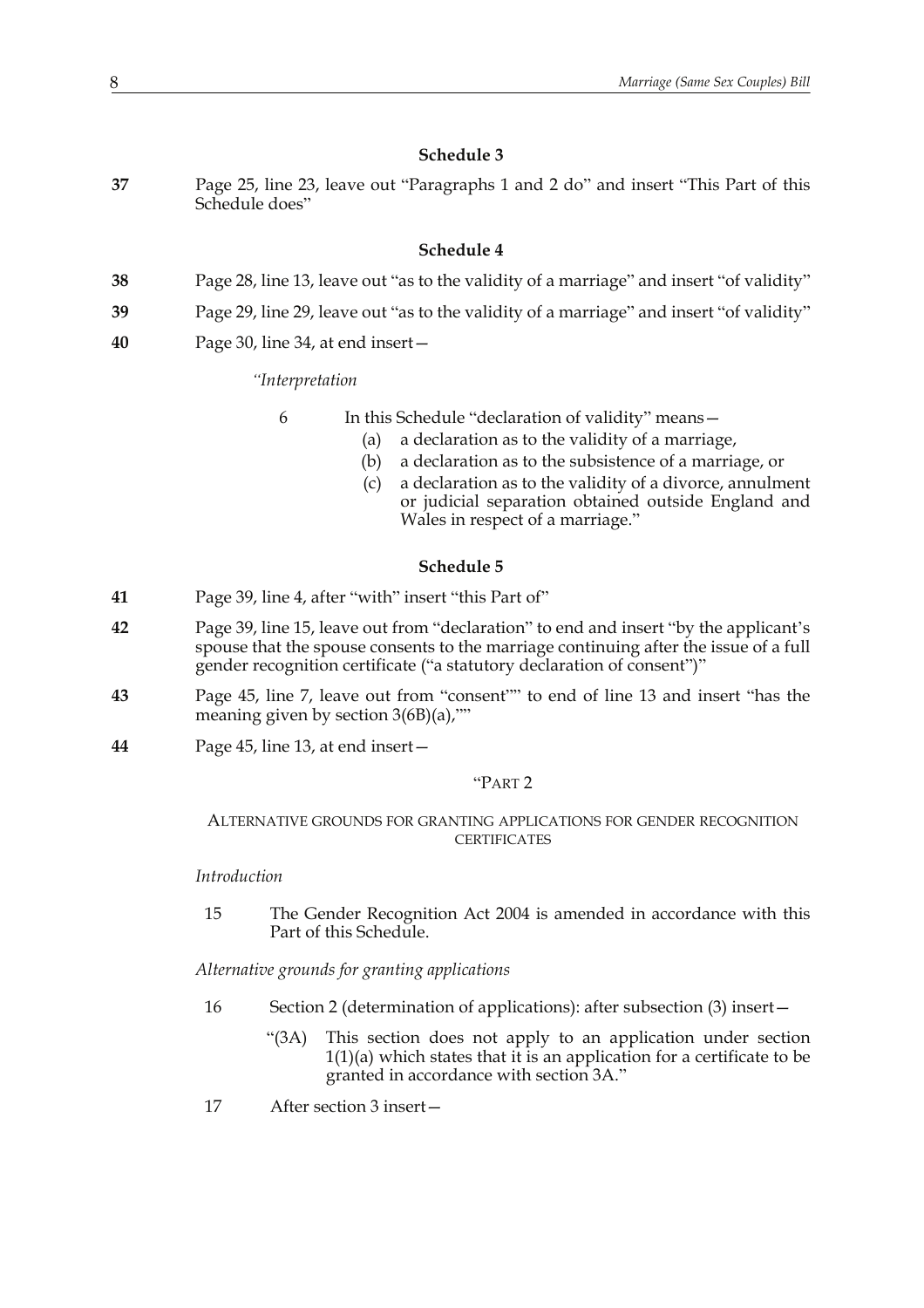#### **"3A Alternative grounds for granting applications**

- (1) This section applies to an application under section  $1(1)(a)$  which states that it is an application for a certificate to be granted in accordance with this section.
- (2) The Panel must grant the application if satisfied that the applicant complies with the requirements imposed by and under section 3B and meets the conditions in subsections (3) to (6).
- (3) The first condition is that the applicant was a party to a protected marriage or a protected civil partnership on or before the date the application was made.
- (4) The second condition is that the applicant—
	- (a) was living in the acquired gender six years before the commencement of section 12 of the Marriage (Same Sex Couples) Act 2013,
	- (b) continued to live in the acquired gender until the date the application was made, and
	- (c) intends to continue to live in the acquired gender until death.
- (5) The third condition is that the applicant—
	- (a) has or has had gender dysphoria, or
	- (b) has undergone surgical treatment for the purpose of modifying sexual characteristics.
- (6) The fourth condition is that the applicant is ordinarily resident in England, Wales or Scotland.
- (7) The Panel must reject the application if not required by subsection (2) to grant it."

*Evidence for granting applications on alternative grounds*

- 18 Section 3 (evidence): after subsection (8) insert—
	- "(9) This section does not apply to an application under section 1(1)(a) which states that it is an application for a certificate to be granted in accordance with section 3A."
- 19 After section 3A (inserted by paragraph 17) insert—

### **"3B Evidence for granting applications on alternative grounds**

- (1) This section applies to an application under section  $1(1)(a)$  which states that it is an application for a certificate to be granted in accordance with section 3A.
- (2) The application must include either—
	- (a) a report made by a registered medical practitioner, or
	- (b) a report made by a registered psychologist practising in the field of gender dysphoria.
- (3) If the application is based on the applicant having or having had gender dysphoria—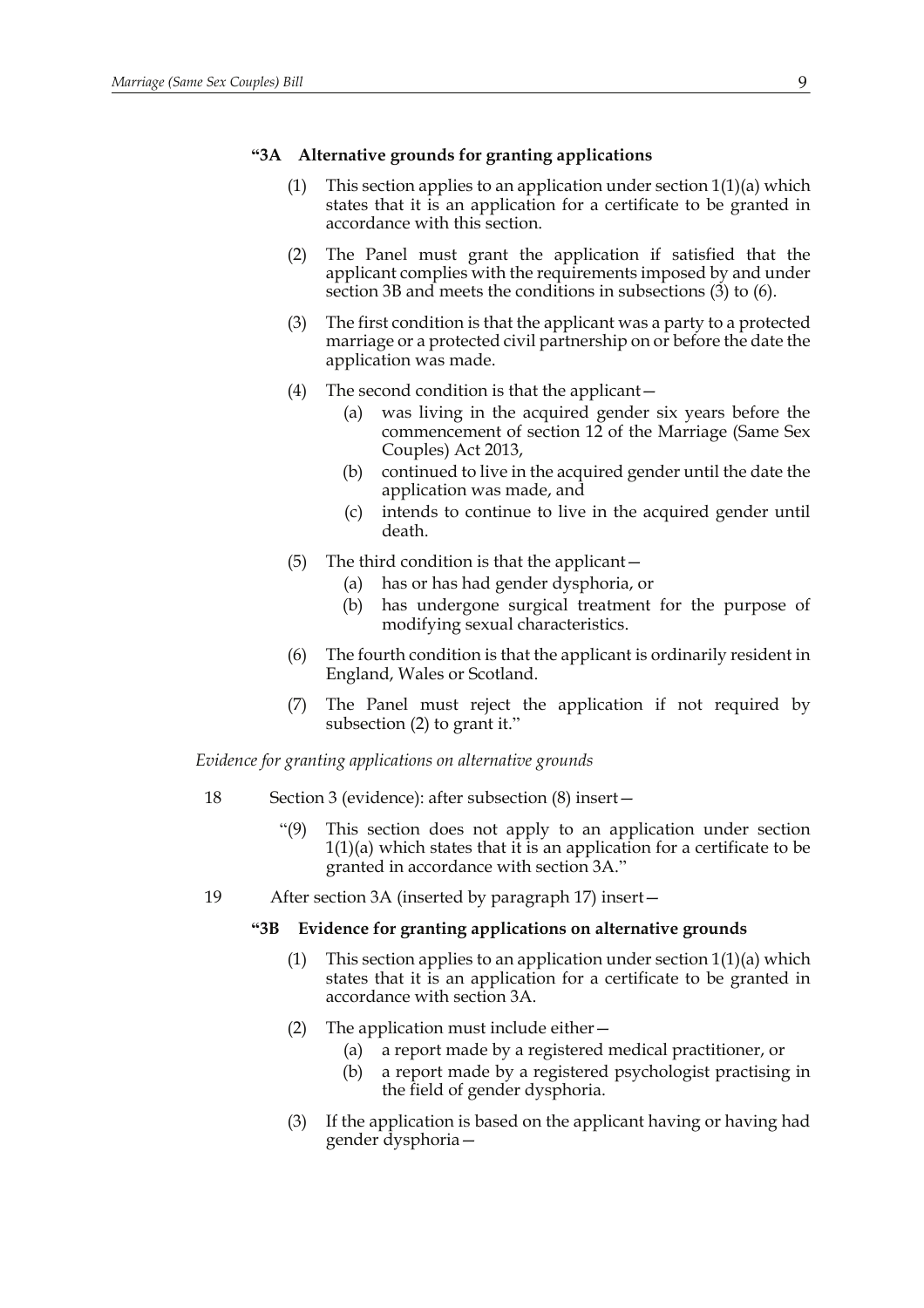- (a) the reference in subsection (2) to a registered medical practitioner is to one practising in the field of gender dysphoria, and
- (b) that subsection is not complied with unless the report includes details of the diagnosis of the applicant's gender dysphoria.
- (4) Subsection (2) is not complied with in a case where—
	- (a) the applicant has undergone or is undergoing treatment for the purpose of modifying sexual characteristics, or
	- (b) treatment for that purpose has been prescribed or planned for the applicant,

unless the report required by that subsection includes details of it.

- (5) The application must also include a statutory declaration by the applicant that the applicant meets the conditions in section 3A(3) and (4).
- (6) The application must include—
	- (a) a statutory declaration as to whether or not the applicant is married or a civil partner,
	- (b) any other information or evidence required by an order made by the Secretary of State, and
	- (c) any other information or evidence which the Panel which is to determine the application may require,

and may include any other information or evidence which the applicant wishes to include.

- (7) If the applicant is married, the application must include a statutory declaration as to whether the marriage is a marriage under the law of England and Wales, of Scotland, of Northern Ireland, or of a country or territory outside the United Kingdom.
- (8) If the applicant is married, and the marriage is a protected marriage, the application must also include—
	- (a) a statutory declaration of consent by the applicant's spouse (if the spouse has made such a declaration), or
	- (b) a statutory declaration by the applicant that the applicant's spouse has not made a statutory declaration of consent (if that is the case).
- (9) If the application includes a statutory declaration of consent by the applicant's spouse, the Panel must give the spouse notice that the application has been made.
- (10) If the Panel which is to determine the application requires information or evidence under subsection (6)(c) it must give reasons for doing so.".

*Membership of Panels determining applications on alternative grounds*

20 Schedule 1 (Gender Recognition Panels), paragraph 4: after subparagraph (2) insert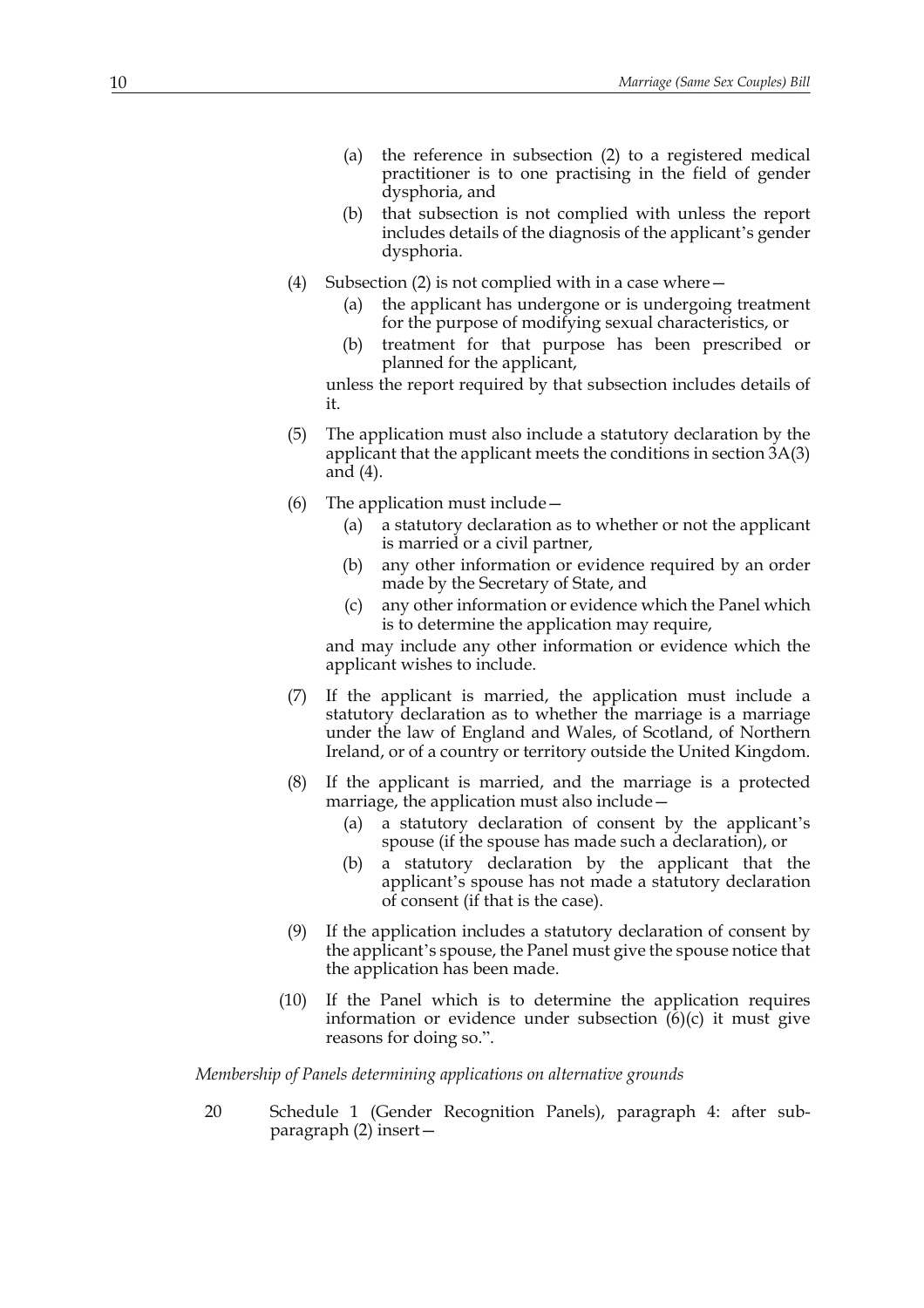"(3) But a Panel need not include a medical member when determining an application under section 1(1)(a) for a certificate to be granted in accordance with section 3A."."

#### **Schedule 6**

- **45** Page 47, line 33, leave out sub-paragraph (2) and insert—
	- "(2) An Order in Council may, in particular, make provision—
		- (a) prohibiting the solemnization of such marriages according to particular religious rites or usages; or
		- (b) permitting the solemnization of such marriages according to particular religious rites or usages.
	- (2A) Sub-paragraph (2)(b) is subject to sub-paragraphs (2B) and (2C).
	- (2B) An Order in Council may not make provision allowing the solemnization of forces marriages of same sex couples according to the rites of the Church of England or Church in Wales.
	- (2C) If an Order in Council makes provision allowing the solemnization of forces marriages of same sex couples according to particular religious rites or usages (other than those of the Church of England or Church in Wales), the Order in Council must also make provision to secure that such a marriage may not be solemnized according to those rites or usages unless the relevant governing authority has given written consent to marriages of same sex couples.
	- (2D) The person or persons who are the relevant governing body for that purpose are to be determined in accordance with provision made by an Order in Council under this Part of this Schedule."
- **46** Page 47, line 41, at end insert—
	- "(4) If section 8 applies, the Lord Chancellor may, by order, make such relevant amending provision as the Lord Chancellor considers appropriate to allow for the solemnization of forces marriages of same sex couples according to the rites of the Church in Wales.
	- (5) For that purpose "relevant amending provision" means—
		- (a) provision amending sub-paragraphs (2B) and (2C) by omitting the words "or Church in Wales";
		- (b) provision amending any Order in Council made under this Part of this Schedule;
		- (c) provision amending any other UK legislation (including legislation contained in this Part of this Schedule).
	- (6) In making an order under sub-paragraph (4), the Lord Chancellor must have regard to the terms of the resolution of the Governing Body of the Church in Wales referred to in section 8(1)."
- **47** Page 49, line 8, leave out sub-paragraph (3)

#### **Schedule 7**

- **48** Page 50, line 23, at end insert—
	- (1) Section 25 (void marriages) is amended as follows.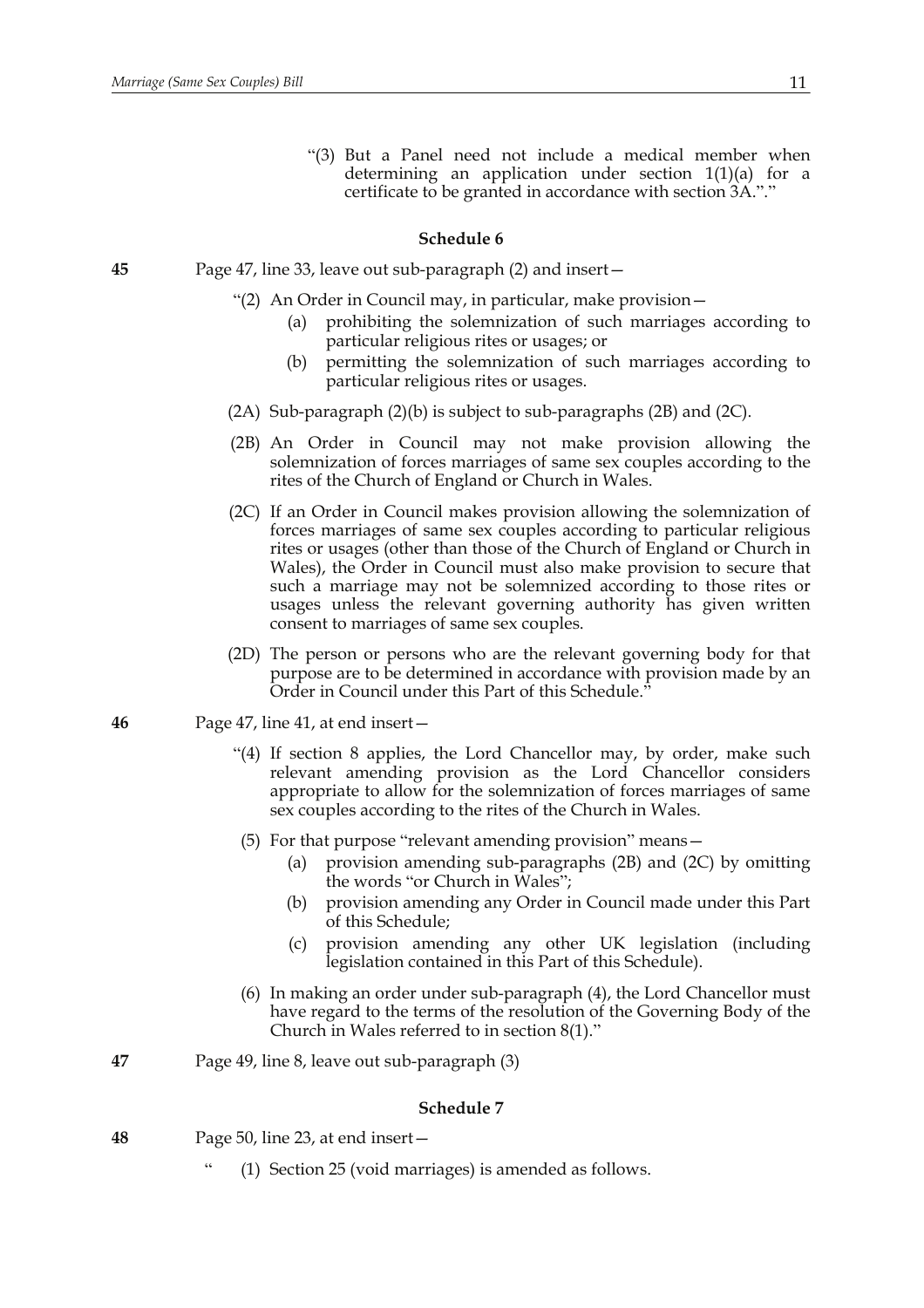- (2) At the beginning insert—
	- "(1) A marriage shall be void in any of the following cases.".
- (3) The existing wording of section 25 becomes subsection (2) of that section; and, at the beginning of that subsection, for "If any persons" substitute—
	- "(2) Case A is where any persons".
- (4) For the words after paragraph (d) substitute—
	- "(3) Case B is where any persons knowingly and wilfully consent to or acquiesce in the solemnization of a Church of England marriage between them by a person who is not in Holy Orders.
	- (4) Case C is where any persons of the same sex consent to or acquiesce in the solemnization of a Church of England marriage between them.
	- (5) In subsections (3) and (4) "Church of England marriage" means a marriage according to the rites of the Church of England."."
- **49** Page 53, line 10, at end insert—
	- " After section 49 insert—

#### **"49A Void marriages: additional provision about same sex couples**

- (1) If a same sex couple knowingly and wilfully intermarries under the provisions of this Part of this Act in the absence of the required consent, the marriage shall be void.
- (2) In this section, in relation to a marriage of a same sex couple, "required consent" means consent under—
	- (a) section 26A(3), in a case where section 26A applies to the marriage (but section 44A does not apply to it);
	- (b) section 26A(3) and section 44A(6), in a case where section 26A and section 44A apply to the marriage;
	- (c) section  $26B(2)(b)$ , in a case where section  $26B(1)$ , (2) and (3) apply to the marriage;
	- (d) section  $26B(4)(b)$ , in a case where section  $26B(1)$ , (4) and (5) apply to the marriage;
	- (e) section  $26B(6)(d)$ , in a case where section  $26B(1)$ , (6) and (7) apply to the marriage."."

**50** Page 53, line 43, at end insert—

- "(ab) after the definition of "ecclesiastical district" insert—
	- ""England and Wales legislation" has the same meaning as in the Marriage (Same Sex Couples) Act 2013;"."
- **51** Page 53, line 45, at end insert—
	- "( ) After subsection (5) insert—
		- "(6) If, for the purpose of any provision of this Act, a relevant governing authority has given written consent to marriages of same sex couples, the validity of that consent is not affected only because there is a change in the person or persons constituting that relevant governing authority."."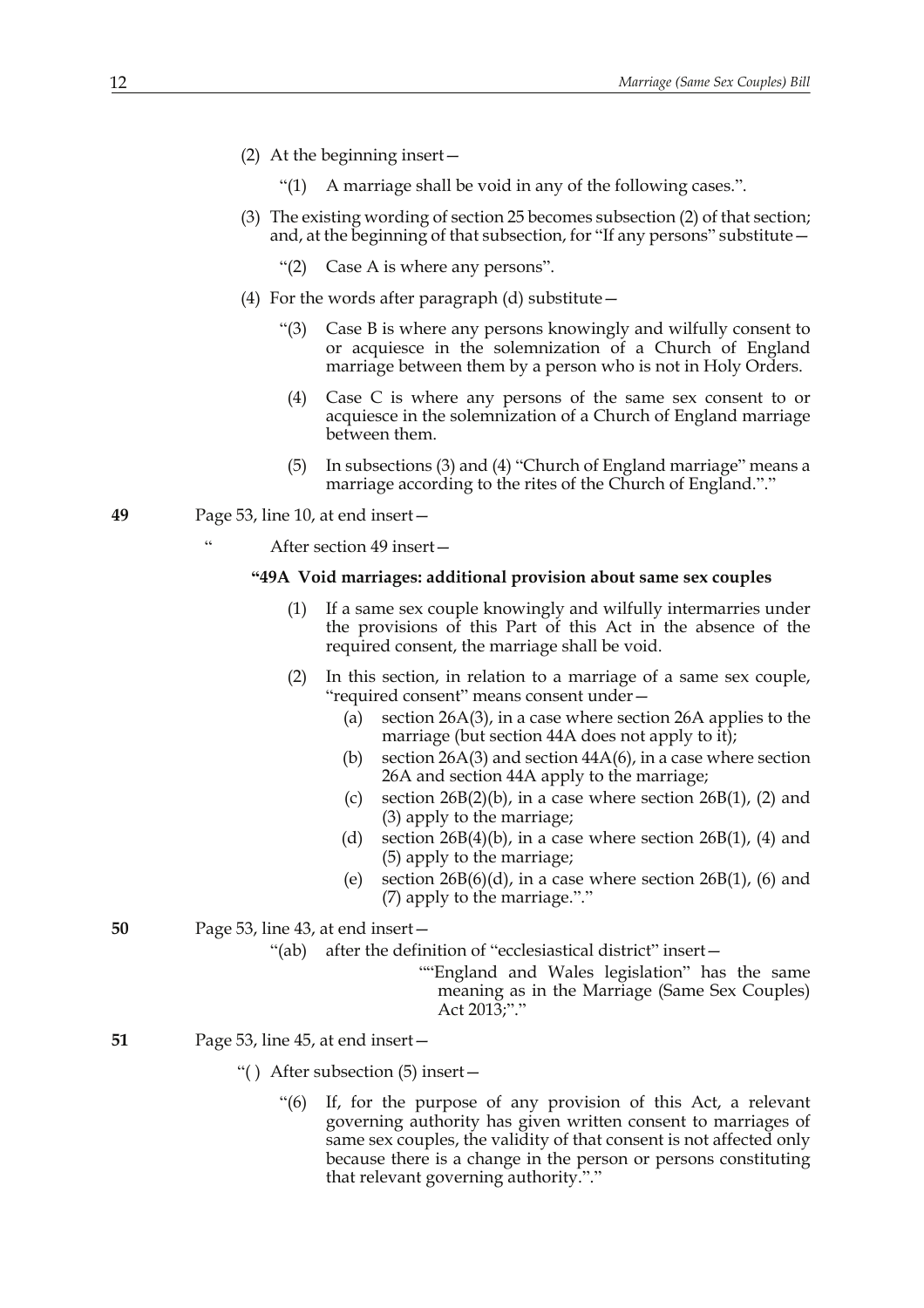**52** Page 54, line 19, at end insert—

" After section 13 insert—

### **"13A Void marriages: additional provision about same sex couples**

- (1) If a same sex couple knowingly and wilfully intermarries under the provisions of this Act in the absence of the required consent, the marriage shall be void.
- (2) In this section "required consent" means consent under section  $1(3)$ ."."
- **53** Page 54, line 22, at end insert—

*"Public Order Act 1986 (c. 64)*

- (1) Section 29JA of the Public Order Act 1986 (protection of freedom of expression (sexual orientation)) is amended in accordance with this paragraph.
- (2) The existing provision of section 29JA becomes subsection (1) of that section.
- (3) After that provision insert—
	- "(2) In this Part, for the avoidance of doubt, any discussion or criticism of marriage which concerns the sex of the parties to marriage shall not be taken of itself to be threatening or intended to stir up hatred."."

### **In the Title**

- **54** Line 4, leave out first "and" and insert "for permitting marriages according to the usages of belief organisations to be solemnized on the authority of certificates of a superintendent registrar,"
- **55** Line 4, after "partnership" insert ", for the review of survivor benefits under occupational pension schemes"